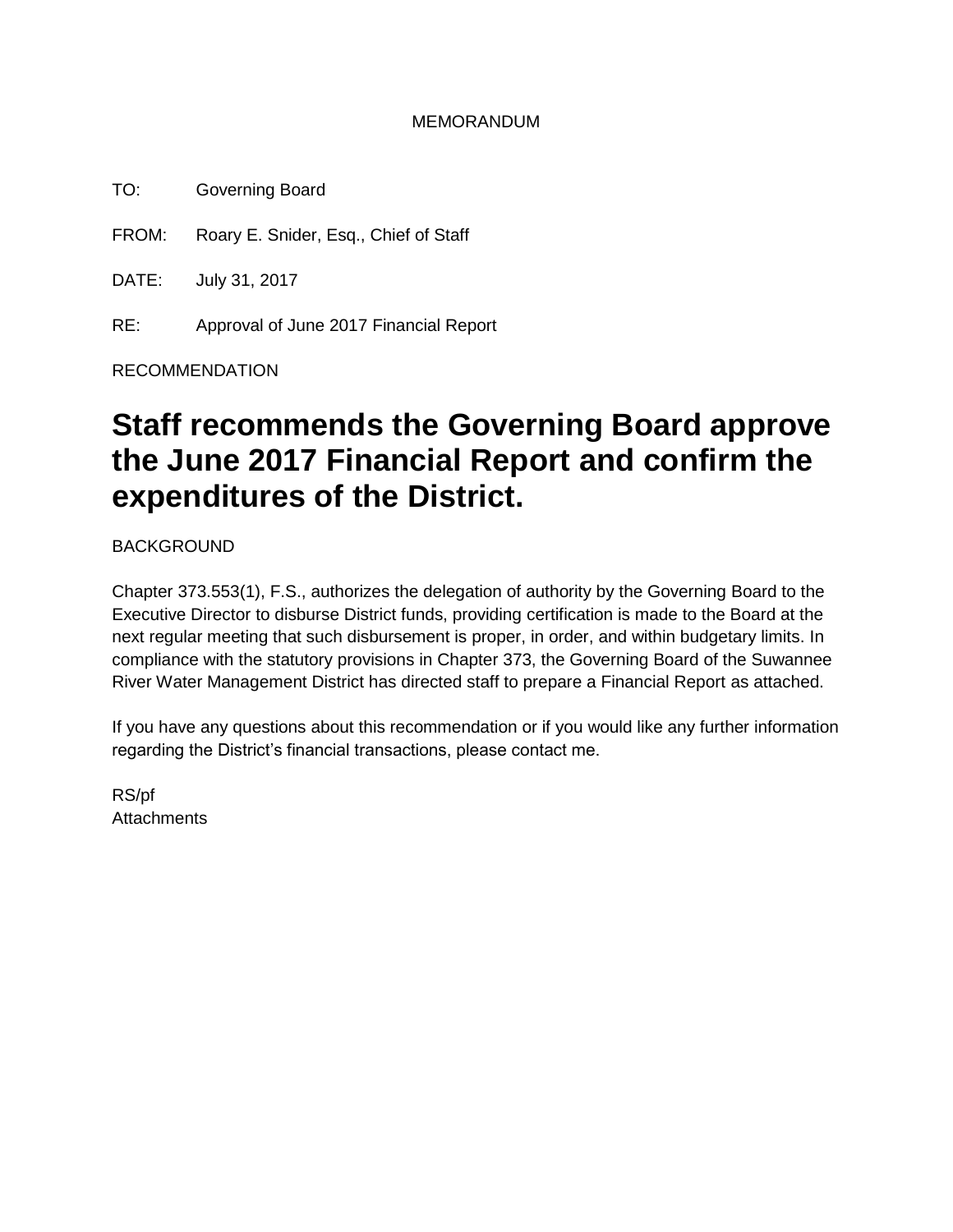| <b>Suwannee River Water Management District</b> |
|-------------------------------------------------|
| <b>Cash Report</b>                              |
| <b>June 2017</b>                                |

| <b>Financial Institution/Account</b>  | <b>Monthly</b><br><b>Interest</b> | <b>Interest</b><br>Rate % | <b>Closing</b><br><b>Balance</b> |
|---------------------------------------|-----------------------------------|---------------------------|----------------------------------|
| <b>First Federal Permit Fee</b>       | \$0.00                            | $0\%$                     | \$19,392.81                      |
| <b>First Federal Accounts Payable</b> | \$0.00                            | $0\%$                     | \$35,000.00                      |
| <b>First Federal Depository</b>       | \$135.70                          | $0\%$                     | \$856,547.43                     |
| <b>SPIA</b>                           | \$59,702.72                       | 1.47%                     | \$48,410,734.86                  |
| TOTAL                                 | \$59,838.42                       |                           | \$49,321,675.10                  |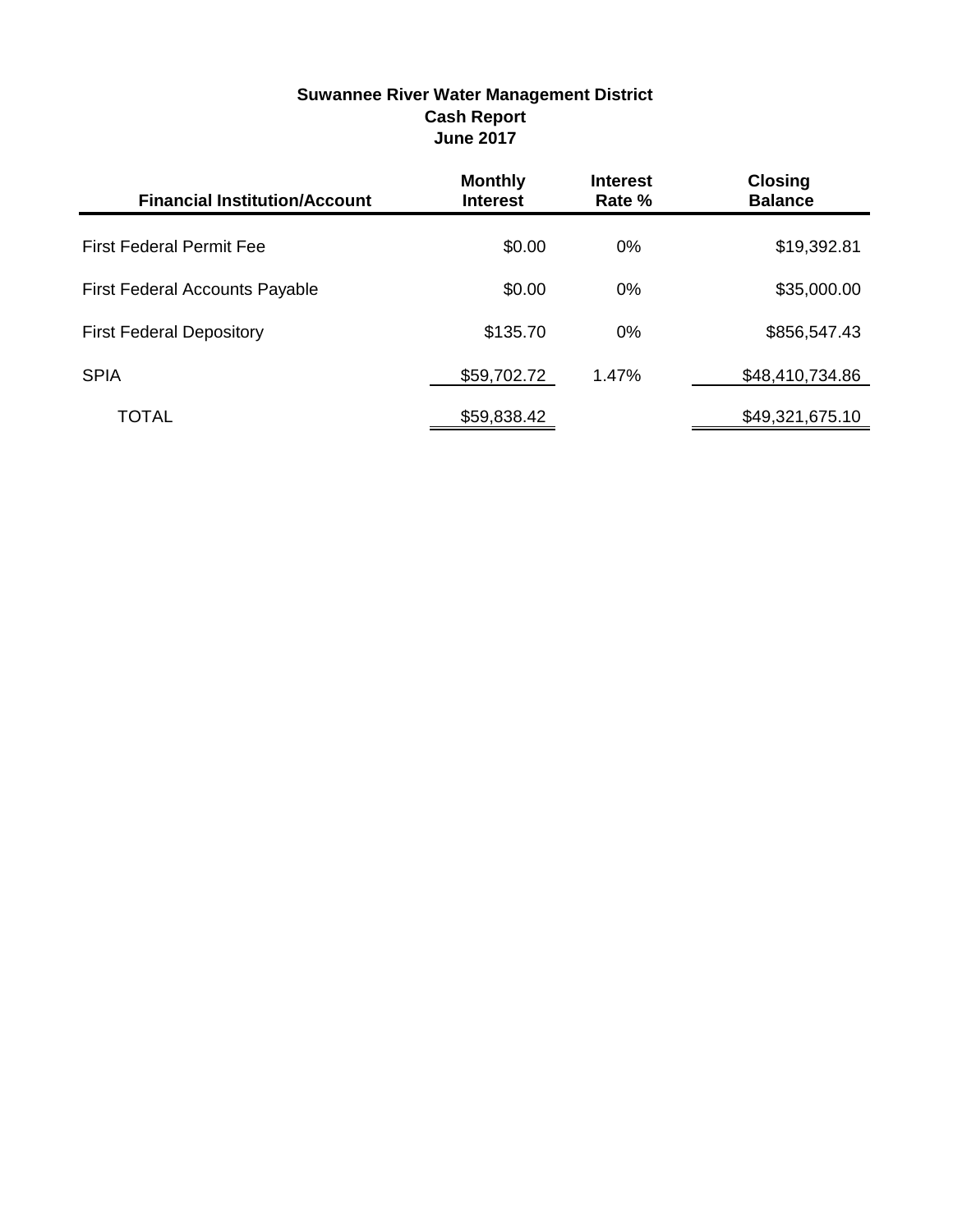#### **Suwannee River Water Management District Statement of Sources and Uses of Funds For the Month ending June 30, 2017 (Unaudited)**

|                            | <b>Current</b><br><b>Budget</b> |   | <b>Actuals</b><br><b>Through</b><br>6/30/2017 |      | Variance<br>(Under)/Over<br><b>Budget</b> | <b>Actuals As A</b><br>% of Budget |
|----------------------------|---------------------------------|---|-----------------------------------------------|------|-------------------------------------------|------------------------------------|
| <b>Sources</b>             |                                 |   |                                               |      |                                           |                                    |
| Ad Valorem Property Taxes  | \$<br>5,727,117 \$              |   | 5,371,724 \$                                  |      | (355, 393)                                | 94%                                |
| Intergovernmental Revenues | \$<br>45,887,078                | S | 8,412,334                                     | \$   | (37, 474, 744)                            | 18%                                |
| Interest on Invested Funds | \$<br>244.137 \$                |   | 461,979 \$                                    |      | 217,842                                   | 189%                               |
| License and Permit Fees    | \$<br>120,000 \$                |   | 136.421                                       | - \$ | 16.421                                    | 114%                               |
| Other                      | \$<br>988,488 \$                |   | 907,963                                       | S    | (80, 525)                                 | 92%                                |
| <b>Fund Balance</b>        | \$<br>19,001,834                |   | ۰                                             | S    | (19,001,834)                              | 0%                                 |
| <b>Total Sources</b>       | \$<br>71,968,654                |   | 15.290.421                                    | S    | (56, 678, 233)                            | 21%                                |

|                                              | Current       |      |                     |      |                     |      | Available     |           |                         |
|----------------------------------------------|---------------|------|---------------------|------|---------------------|------|---------------|-----------|-------------------------|
|                                              | <b>Budget</b> |      | <b>Expenditures</b> |      | <b>Encumbrances</b> |      | <b>Budget</b> | %Expended | %Obligated <sup>2</sup> |
| <b>Uses</b>                                  |               |      |                     |      |                     |      |               |           |                         |
| Water Resources Planning and Monitoring      | 10.685.707    |      | 3.485.855           |      | 11,956              |      | 7.187.895     | 33%       | 33%                     |
| Acquisition, Restoration and Public Works    | 53.580.536 \$ |      | 3,767,782           | - \$ | 32,529              | -S   | 49.780.226    | 7%        | 7%                      |
| Operation and Maintenance of Lands and Works | 4.680.671     | - \$ | 1.674.015           | - \$ | 18,251              | - \$ | 2,988,405     | 36%       | 36%                     |
| Regulation                                   | 1.367.953 \$  |      | 728.509             | - \$ | $2,488$ \$          |      | 636.955       | 53%       | 53%                     |
| Outreach                                     | 228,202 \$    |      | 97,512 \$           |      | $\sim$              |      | 130.690       | 43%       | 43%                     |
| Management and Administration                | 1,425,585     | - \$ | 1,141,001           |      | 5.189               |      | 279.395       | 80%       | 80%                     |
| <b>Total Uses</b>                            | 71.968.654    |      | 10,894,674          |      | 70.412              |      | 61.003.567    | 15%       | 15%                     |

 $1$  Encumbrances represent unexpended balances of open purchase orders.

 $^2$  Represents the sum of expenditures and encumbrances as a percentage of the available budget.

This financial statement is prepared as of June 30, 2017 and covers the interim period since the most recent audited financial statements.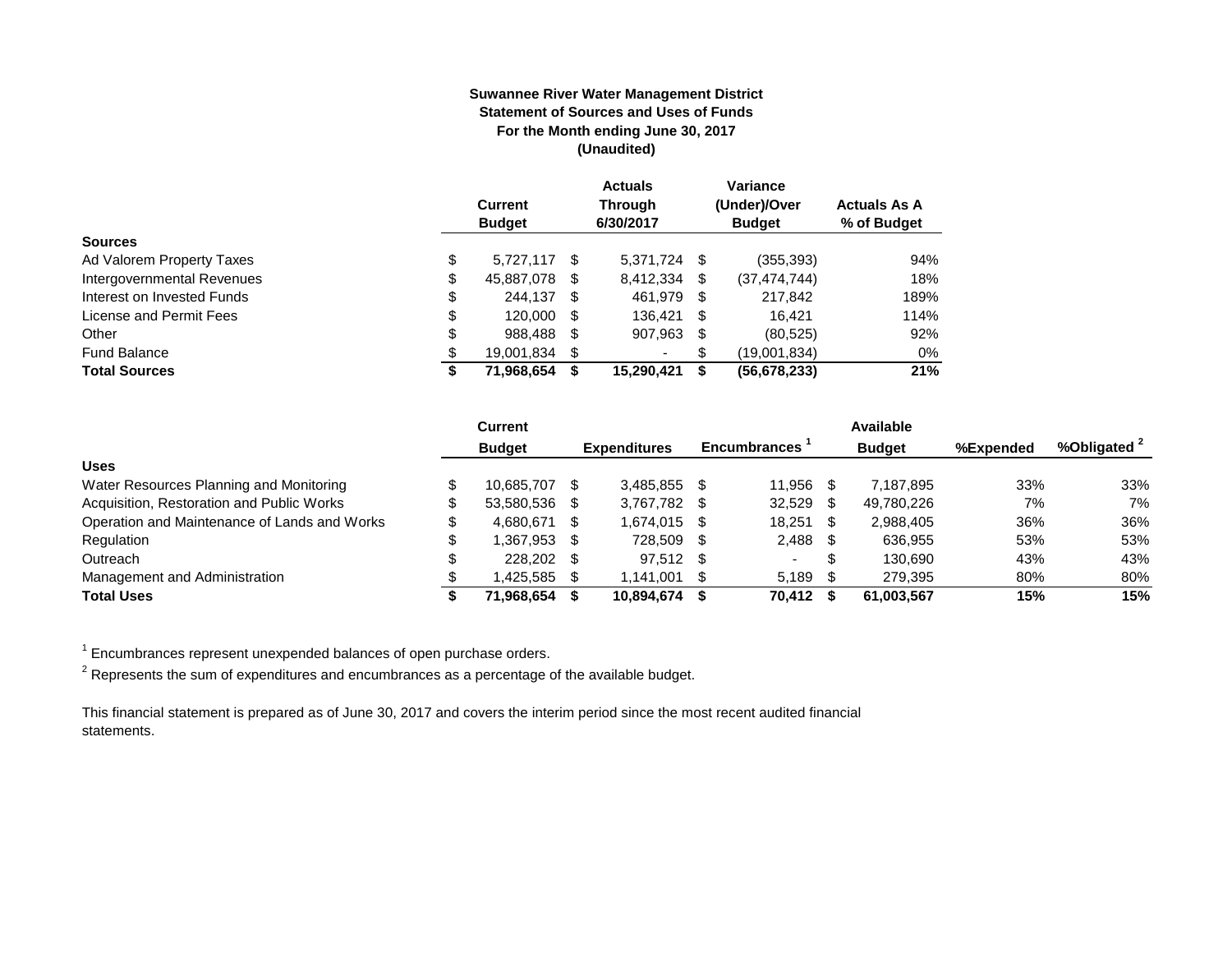### **STATEMENT OF ACTIVITY - REVENUE AND EXPENSE ROLLUP (UNAUDITED) June 30, 2017**

|                                                  | <u>Y-T-D</u>                  |               | <b>ANNUAL</b> |
|--------------------------------------------------|-------------------------------|---------------|---------------|
| Recap of All Funds                               | <b>ACTUAL</b>                 | ENCUM.        | <b>BUDGET</b> |
| <b>REVENUES</b>                                  |                               |               |               |
| <b>TOTAL REVENUES</b>                            | 15,300,031.28                 | 0.00          | 71,968,654.00 |
| <b>EXPENDITURES</b>                              |                               |               |               |
| <b>TOTAL SALARIES AND BENEFITS</b>               | 3,874,132.47                  | 0.00          | 6,047,220.67  |
| <b>TOTAL CONTRACTUAL SERVICES</b>                | 4,610,983.25                  | 24,918.56     | 34,278,431.96 |
| <b>TOTAL OPERATING EXPENSES</b>                  | 673,777.52                    | 20,651.81     | 1,164,795.00  |
| <b>TOTAL CAPITAL OUTLAY</b>                      | 149,817.34                    | 16,742.00     | 215,076.00    |
| <b>TOTAL FIXED CAPITAL OUTLAY</b>                | 618,386.37                    | 0.00          | 7,973,236.00  |
| <b>TOTAL INTERAGENCY EXPENSES</b>                | 967,805.47                    | 8,100.00      | 22,289,894.08 |
| <b>TOTAL EXPENDITURES</b>                        | 10,894,902.42                 | 70,412.37     | 71,968,653.71 |
| <b>EXCESS REVENUES OVER (UNDER) EXPENDITURES</b> | 4,405,128.86                  | (70, 412.37)  | 0.29          |
|                                                  |                               |               | <b>ANNUAL</b> |
|                                                  | <u>Y-T-D</u><br><b>ACTUAL</b> | ENCUM.        |               |
| Fund 01: General Fund                            |                               |               | <b>BUDGET</b> |
| <b>REVENUES</b>                                  |                               |               |               |
| <b>TOTAL REVENUES</b>                            | 8,818,918.10                  | 0.00          | 12,082,551.00 |
| <b>EXPENDITURES</b>                              |                               |               |               |
| <b>TOTAL SALARIES AND BENEFITS</b>               | 3,300,375.89                  | 0.00          | 5,246,012.49  |
| <b>TOTAL CONTRACTUAL SERVICES</b>                | 1,174,144.31                  | 2,487.76      | 4,613,841.00  |
| <b>TOTAL OPERATING EXPENSES</b>                  | 475,571.33                    | 8,818.05      | 792,714.00    |
| <b>TOTAL CAPITAL OUTLAY</b>                      | 23,669.42                     | 8,327.00      | 92,032.00     |
| <b>TOTAL FIXED CAPITAL OUTLAY</b>                | 0.00                          | 0.00          | 0.00          |
| <b>TOTAL INTERAGENCY EXPENSES</b>                | 358,084.97                    | 0.00          | 1,337,952.00  |
| <b>TOTAL EXPENDITURES</b>                        | 5,331,845.92                  | 19,632.81     | 12,082,551.49 |
| <b>EXCESS REVENUES OVER (UNDER) EXPENDITURES</b> | 3,487,072.18                  | (19, 632.81)  | (0.49)        |
|                                                  | <u>Y-T-D</u>                  |               | <b>ANNUAL</b> |
| Fund 02: Emergency Operations                    | <b>ACTUAL</b>                 | <b>ENCUM.</b> | <b>BUDGET</b> |
|                                                  |                               |               |               |
| <b>REVENUES</b><br><b>TOTAL REVENUES</b>         | 0.00                          | 0.00          | 0.00          |
| <b>EXPENDITURES</b>                              |                               |               |               |
| <b>TOTAL SALARIES AND BENEFITS</b>               |                               | 0.00          | 0.00          |
| <b>TOTAL CONTRACTUAL SERVICES</b>                | 16,496.86<br>0.00             | 0.00          | 0.00          |
|                                                  |                               |               |               |
| <b>TOTAL OPERATING EXPENSES</b>                  | 0.00                          | 0.00          | 0.00          |
| <b>TOTAL CAPITAL OUTLAY</b>                      | 0.00                          | 0.00          | 0.00          |
| <b>TOTAL FIXED CAPITAL OUTLAY</b>                | 0.00                          | 0.00          | 0.00          |
| <b>TOTAL INTERAGENCY EXPENSES</b>                | 0.00                          | 0.00          | 0.00          |
| <b>TOTAL EXPENDITURES</b>                        | 16,496.86                     | 0.00          | 0.00          |
| <b>EXCESS REVENUES OVER (UNDER) EXPENDITURES</b> | (16, 496.86)                  | 0.00          | 0.00          |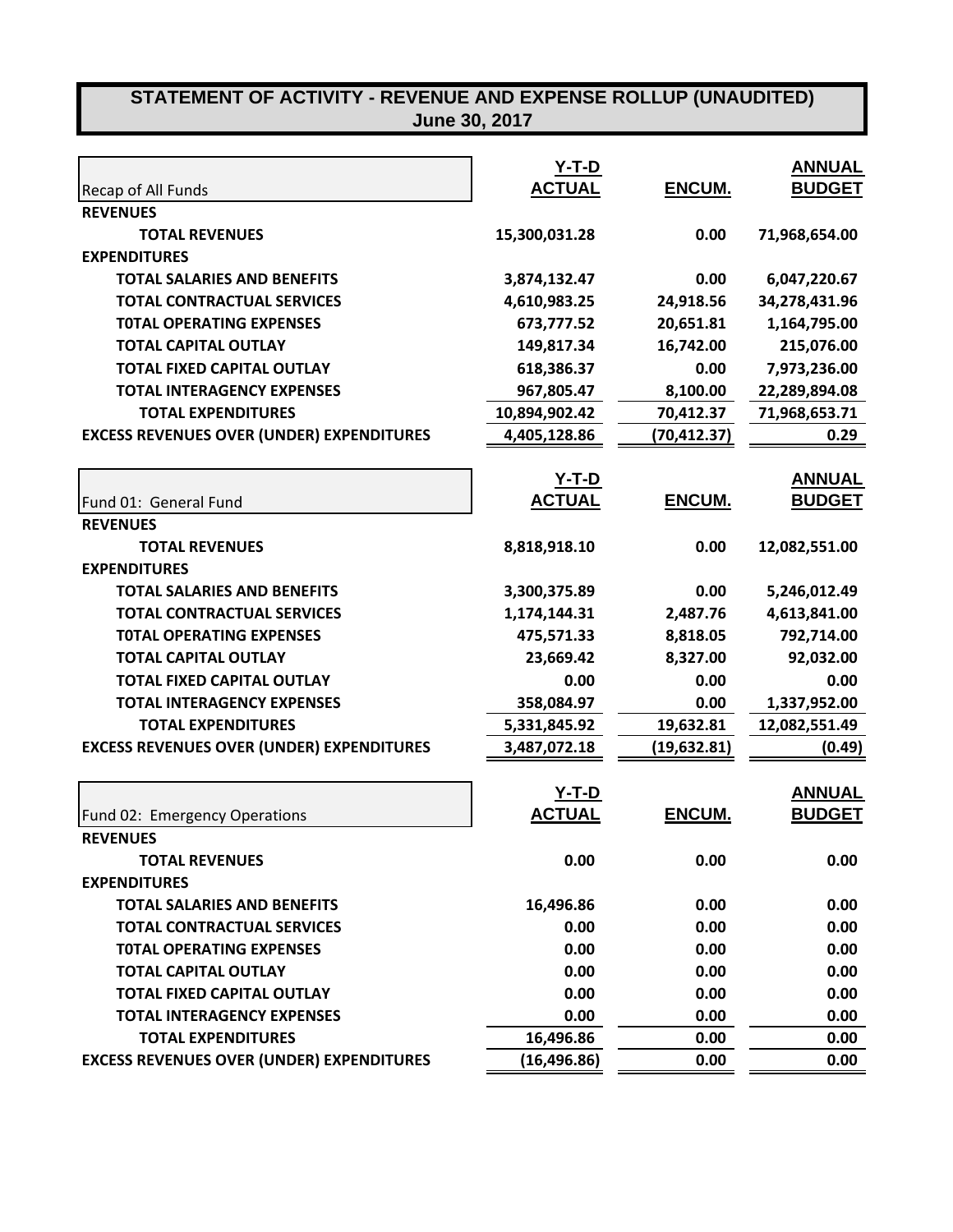# **STATEMENT OF ACTIVITY - REVENUE AND EXPENSE ROLLUP (UNAUDITED)**

| June 30, 2017 |
|---------------|
|---------------|

|                                                  | $Y-T-D$       |               | <b>ANNUAL</b> |
|--------------------------------------------------|---------------|---------------|---------------|
| Fund 05: Middle Suwannee                         | <b>ACTUAL</b> | ENCUM.        | <b>BUDGET</b> |
| <b>REVENUES</b>                                  |               |               |               |
| <b>TOTAL REVENUES</b>                            | 10,929.87     | 0.00          | 589,083.00    |
| <b>EXPENDITURES</b>                              |               |               |               |
| <b>TOTAL SALARIES AND BENEFITS</b>               | 0.00          | 0.00          | 0.00          |
| <b>TOTAL CONTRACTUAL SERVICES</b>                | 10,929.87     | 22,729.30     | 589,083.00    |
| <b>TOTAL OPERATING EXPENSES</b>                  | 0.00          | 0.00          | 0.00          |
| <b>TOTAL CAPITAL OUTLAY</b>                      | 0.00          | 0.00          | 0.00          |
| <b>TOTAL FIXED CAPITAL OUTLAY</b>                | 0.00          | 0.00          | 0.00          |
| <b>TOTAL INTERAGENCY EXPENSES</b>                | 0.00          | 0.00          | 0.00          |
| <b>TOTAL EXPENDITURES</b>                        | 10,929.87     | 22,729.30     | 589,083.00    |
| <b>EXCESS REVENUES OVER (UNDER) EXPENDITURES</b> | 0.00          | (22, 729.30)  | 0.00          |
|                                                  |               |               |               |
|                                                  | $Y-T-D$       |               | <b>ANNUAL</b> |
| Fund 06: Springs Appropriation                   | <b>ACTUAL</b> | <b>ENCUM.</b> | <b>BUDGET</b> |
| <b>REVENUES</b>                                  |               |               |               |
| <b>TOTAL REVENUES</b>                            | 596,576.02    | 0.00          | 31,647,104.00 |
| <b>EXPENDITURES</b>                              |               |               |               |
| <b>TOTAL SALARIES AND BENEFITS</b>               | 1,955.06      | 0.00          | 0.00          |
| <b>TOTAL CONTRACTUAL SERVICES</b>                |               |               |               |
|                                                  | 1,006,488.34  | 0.00          | 18,387,989.20 |
| <b>TOTAL OPERATING EXPENSES</b>                  | 5,771.50      | 1,683.00      | 0.00          |
| <b>TOTAL CAPITAL OUTLAY</b>                      | 24,072.00     | 8,415.00      | 0.00          |
| <b>TOTAL FIXED CAPITAL OUTLAY</b>                | 0.00          | 0.00          | 0.00          |
| <b>TOTAL INTERAGENCY EXPENSES</b>                | 141,800.00    | 0.00          | 13,259,114.00 |
| <b>TOTAL EXPENDITURES</b>                        | 1,180,086.90  | 10,098.00     | 31,647,103.20 |

*\*Expenditures to be covered by DEP Reimbursement Grant; reimbursement requested*

|                                                  | Y-T-D         |               | <b>ANNUAL</b> |
|--------------------------------------------------|---------------|---------------|---------------|
| Fund 07: Local Revenue                           | <b>ACTUAL</b> | <b>ENCUM.</b> | <b>BUDGET</b> |
| <b>REVENUES</b>                                  |               |               |               |
| <b>TOTAL REVENUES</b>                            | 105,600.00    | 0.00          | 105,600.00    |
| <b>EXPENDITURES</b>                              |               |               |               |
| <b>TOTAL SALARIES AND BENEFITS</b>               | 0.00          | 0.00          | 0.00          |
| <b>TOTAL CONTRACTUAL SERVICES</b>                | 0.00          | 0.00          | 0.00          |
| <b>TOTAL OPERATING EXPENSES</b>                  | 0.00          | 0.00          | 0.00          |
| <b>TOTAL CAPITAL OUTLAY</b>                      | 0.00          | 0.00          | 0.00          |
| <b>TOTAL FIXED CAPITAL OUTLAY</b>                | 0.00          | 0.00          | 0.00          |
| <b>TOTAL INTERAGENCY EXPENSES</b>                | 105,600.00    | 0.00          | 105,600.00    |
| <b>TOTAL EXPENDITURES</b>                        | 105,600.00    | 0.00          | 105,600.00    |
| <b>EXCESS REVENUES OVER (UNDER) EXPENDITURES</b> | 0.00          | 0.00          | 0.00          |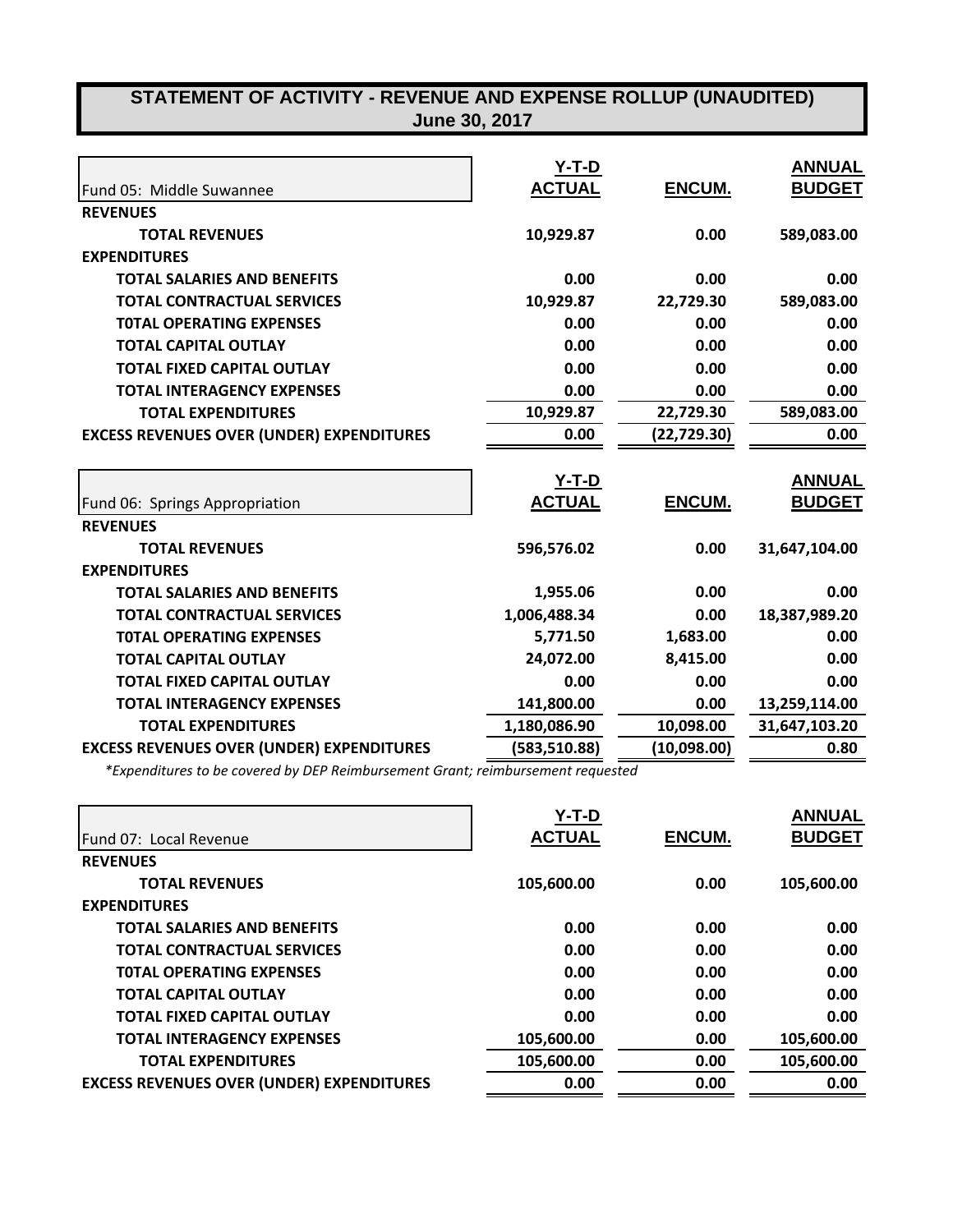| STATEMENT OF ACTIVITY - REVENUE AND EXPENSE ROLLUP (UNAUDITED)<br>June 30, 2017 |               |          |               |
|---------------------------------------------------------------------------------|---------------|----------|---------------|
|                                                                                 |               |          |               |
|                                                                                 | <u>Y-T-D</u>  |          | <b>ANNUAL</b> |
| Fund 08: WMLTF / Springs                                                        | <b>ACTUAL</b> | ENCUM.   | <b>BUDGET</b> |
| <b>REVENUES</b>                                                                 |               |          |               |
| <b>TOTAL REVENUES</b>                                                           | 425,161.68    | 0.00     | 703,468.00    |
| <b>EXPENDITURES</b>                                                             |               |          |               |
| <b>TOTAL SALARIES AND BENEFITS</b>                                              | 22,379.18     | 0.00     | 0.00          |
| <b>TOTAL CONTRACTUAL SERVICES</b>                                               | 397,782.50    | (298.50) | 665,033.00    |
| <b>TOTAL OPERATING EXPENSES</b>                                                 | 0.00          | 0.00     | 0.00          |
| <b>TOTAL CAPITAL OUTLAY</b>                                                     | 0.00          | 0.00     | 0.00          |
| <b>TOTAL FIXED CAPITAL OUTLAY</b>                                               | 0.00          | 0.00     | 0.00          |
| <b>TOTAL INTERAGENCY EXPENSES</b>                                               | 5,000.00      | 0.00     | 38,435.08     |
| <b>TOTAL EXPENDITURES</b>                                                       | 425,161.68    | (298.50) | 703,468.08    |
| <b>EXCESS REVENUES OVER (UNDER) EXPENDITURES</b>                                | 0.00          | 298.50   | (0.08)        |
|                                                                                 |               |          |               |
|                                                                                 | <u>Y-T-D</u>  |          | <b>ANNUAL</b> |
| Fund 10: Florida Forever & P-2000                                               | <b>ACTUAL</b> | ENCUM.   | <b>BUDGET</b> |
| <b>REVENUES</b>                                                                 |               |          |               |
| <b>TOTAL REVENUES</b>                                                           | 114,085.09    | 0.00     | 8,358,000.00  |
| <b>EXPENDITURES</b>                                                             |               |          |               |
| <b>TOTAL SALARIES AND BENEFITS</b>                                              | 0.00          | 0.00     | 0.00          |
| <b>TOTAL CONTRACTUAL SERVICES</b>                                               | 30,758.00     | 0.00     | 0.00          |
| <b>TOTAL OPERATING EXPENSES</b>                                                 | 0.00          | 0.00     | 0.00          |
| <b>TOTAL CAPITAL OUTLAY</b>                                                     | 0.00          | 0.00     | 0.00          |
| <b>TOTAL FIXED CAPITAL OUTLAY</b>                                               | 0.00          | 0.00     | 6,358,000.00  |
| <b>TOTAL INTERAGENCY EXPENSES</b>                                               | 0.00          | 0.00     | 2,000,000.00  |
| <b>TOTAL EXPENDITURES</b>                                                       | 30,758.00     | 0.00     | 8,358,000.00  |
| <b>EXCESS REVENUES OVER (UNDER) EXPENDITURES</b>                                | 83,327.09     | 0.00     | 0.00          |
|                                                                                 | <u>Y-T-D</u>  |          | <b>ANNUAL</b> |
| Fund 12: DOT ETDM                                                               | <b>ACTUAL</b> | ENCUM.   | <b>BUDGET</b> |
| <b>REVENUES</b>                                                                 |               |          |               |
| <b>TOTAL REVENUES</b>                                                           | 382.37        | 0.00     | 0.00          |
| <b>EXPENDITURES</b>                                                             |               |          |               |
| <b>TOTAL SALARIES AND BENEFITS</b>                                              | 2,813.81      | 0.00     | 0.00          |
| <b>TOTAL CONTRACTUAL SERVICES</b>                                               | 0.00          | 0.00     | 0.00          |
| <b>TOTAL OPERATING EXPENSES</b>                                                 | 0.00          | 0.00     | 0.00          |
| <b>TOTAL CAPITAL OUTLAY</b>                                                     | 0.00          | 0.00     | 0.00          |
| <b>TOTAL FIXED CAPITAL OUTLAY</b>                                               | 0.00          | 0.00     | 0.00          |
| <b>TOTAL INTERAGENCY EXPENSES</b>                                               | 0.00          | 0.00     | 0.00          |
| <b>TOTAL EXPENDITURES</b>                                                       | 2,813.81      | 0.00     | 0.00          |
| <b>EXCESS REVENUES OVER (UNDER) EXPENDITURES</b>                                | (2,431.44)    | 0.00     | 0.00          |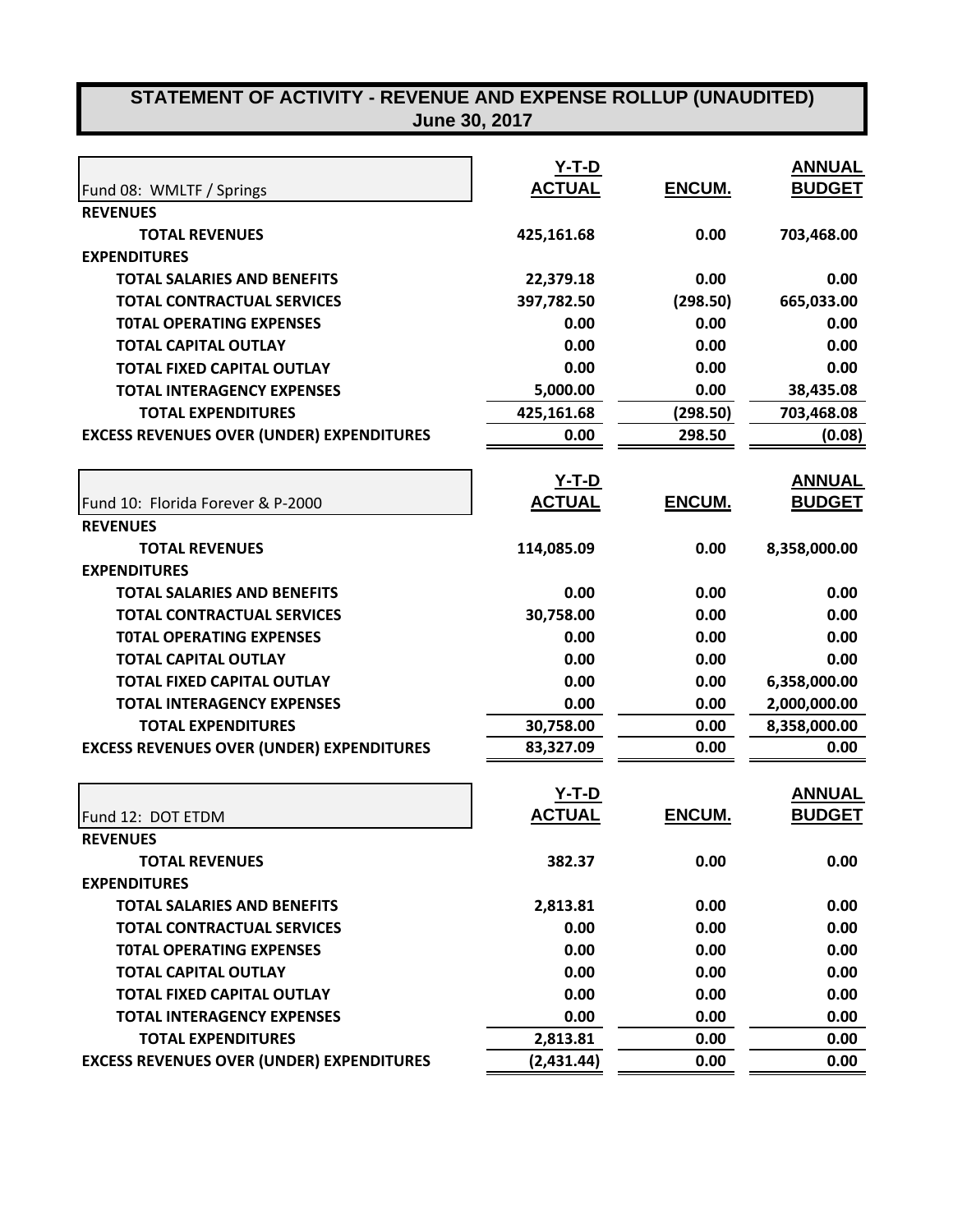### **STATEMENT OF ACTIVITY - REVENUE AND EXPENSE ROLLUP (UNAUDITED) June 30, 2017**

| Fund 13: Land Management/Operations              | <b>Y-T-D</b><br><b>ACTUAL</b> | ENCUM.        | <b>ANNUAL</b><br><b>BUDGET</b> |
|--------------------------------------------------|-------------------------------|---------------|--------------------------------|
| <b>REVENUES</b>                                  |                               |               |                                |
| <b>TOTAL REVENUES</b>                            | 3,204,185.49                  | 0.00          | 4,497,071.00                   |
| <b>EXPENDITURES</b>                              |                               |               |                                |
| <b>TOTAL SALARIES AND BENEFITS</b>               | 526,127.09                    | 0.00          | 801,208.18                     |
| <b>TOTAL CONTRACTUAL SERVICES</b>                | 802,638.92                    | 0.00          | 2,288,829.00                   |
| <b>TOTAL OPERATING EXPENSES</b>                  | 192,434.69                    | 10,150.76     | 372,081.00                     |
| <b>TOTAL CAPITAL OUTLAY</b>                      | 102,075.92                    | 0.00          | 123,044.00                     |
| <b>TOTAL FIXED CAPITAL OUTLAY</b>                | 0.00                          | 0.00          | 275,000.00                     |
|                                                  | 36,793.50                     |               |                                |
| <b>TOTAL INTERAGENCY EXPENSES</b>                |                               | 8,100.00      | 636,909.00                     |
| <b>TOTAL EXPENDITURES</b>                        | 1,660,070.12                  | 18,250.76     | 4,497,071.18                   |
| <b>EXCESS REVENUES OVER (UNDER) EXPENDITURES</b> | 1,544,115.37                  | (18, 250.76)  | (0.18)                         |
|                                                  | <u>Y-T-D</u>                  |               | <b>ANNUAL</b>                  |
| Fund 19: DOT Mitigation                          | <b>ACTUAL</b>                 | <b>ENCUM.</b> | <b>BUDGET</b>                  |
| <b>REVENUES</b>                                  |                               |               |                                |
| <b>TOTAL REVENUES</b>                            | 79,025.47                     | 0.00          | 1,074,132.00                   |
| <b>EXPENDITURES</b>                              |                               |               |                                |
| <b>TOTAL SALARIES AND BENEFITS</b>               | 1,741.02                      | 0.00          | 0.00                           |
| <b>TOTAL CONTRACTUAL SERVICES</b>                | 78,737.97                     | 0.00          | 1,074,131.43                   |
| <b>TOTAL OPERATING EXPENSES</b>                  | 0.00                          | 0.00          | 0.00                           |
| <b>TOTAL CAPITAL OUTLAY</b>                      | 0.00                          | 0.00          | 0.00                           |
| <b>TOTAL FIXED CAPITAL OUTLAY</b>                | 0.00                          | 0.00          | 0.00                           |
| <b>TOTAL INTERAGENCY EXPENSES</b>                | 0.00                          | 0.00          | 0.00                           |
| <b>TOTAL EXPENDITURES</b>                        | 80,478.99                     | 0.00          | 1,074,131.43                   |
| <b>EXCESS REVENUES OVER (UNDER) EXPENDITURES</b> | (1, 453.52)                   | 0.00          | 0.57                           |
|                                                  |                               |               |                                |
|                                                  | <u>Y-T-D</u>                  |               | <b>ANNUAL</b>                  |
| Fund 29: SRP                                     | <b>ACTUAL</b>                 | ENCUM.        | <b>BUDGET</b>                  |
| <b>REVENUES</b>                                  |                               |               |                                |
| <b>TOTAL REVENUES</b>                            | 62,391.03                     | 0.00          | 175,000.00                     |
| <b>EXPENDITURES</b>                              |                               |               |                                |
| <b>TOTAL SALARIES AND BENEFITS</b>               | 0.00                          | 0.00          | 0.00                           |
| <b>TOTAL CONTRACTUAL SERVICES</b>                | 0.00                          | 0.00          | 0.00                           |
| <b>TOTAL OPERATING EXPENSES</b>                  | 0.00                          | 0.00          | 0.00                           |
| <b>TOTAL CAPITAL OUTLAY</b>                      | 0.00                          | 0.00          | 0.00                           |
| TOTAL FIXED CAPITAL OUTLAY                       | 0.00                          | 0.00          | 0.00                           |
| <b>TOTAL INTERAGENCY EXPENSES</b>                | 58,500.00                     | 0.00          | 175,000.00                     |
| <b>TOTAL EXPENDITURES</b>                        | 58,500.00                     | 0.00          | 175,000.00                     |
| <b>EXCESS REVENUES OVER (UNDER) EXPENDITURES</b> | 3,891.03                      | 0.00          | 0.00                           |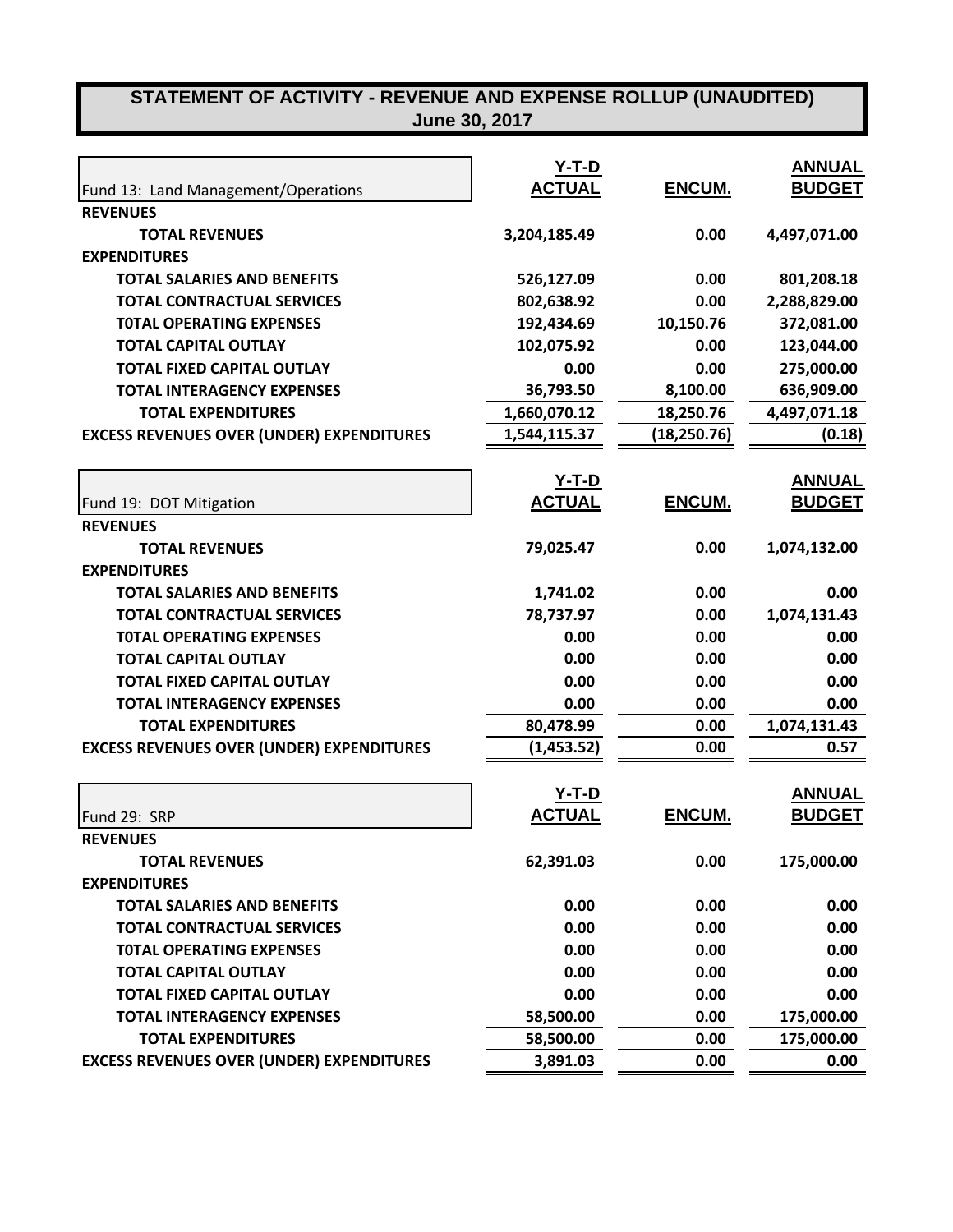### **STATEMENT OF ACTIVITY - REVENUE AND EXPENSE ROLLUP (UNAUDITED) June 30, 2017**

| Fund 30: Camp Blanding Buffer Lands              | <u>Y-T-D</u><br><b>ACTUAL</b> | ENCUM.        | <b>ANNUAL</b><br><b>BUDGET</b> |
|--------------------------------------------------|-------------------------------|---------------|--------------------------------|
| <b>REVENUES</b>                                  |                               |               |                                |
| <b>TOTAL REVENUES</b>                            | 1,343,361.57                  | 0.00          | 1,340,236.00                   |
| <b>EXPENDITURES</b>                              |                               |               |                                |
| <b>TOTAL SALARIES AND BENEFITS</b>               | 0.00                          | 0.00          | 0.00                           |
| <b>TOTAL CONTRACTUAL SERVICES</b>                | 13,900.00                     | 0.00          | 0.00                           |
| <b>TOTAL OPERATING EXPENSES</b>                  | 0.00                          | 0.00          | 0.00                           |
| <b>TOTAL CAPITAL OUTLAY</b>                      | 0.00                          | 0.00          | 0.00                           |
| <b>TOTAL FIXED CAPITAL OUTLAY</b>                | 618,386.37                    | 0.00          | 1,340,236.00                   |
| <b>TOTAL INTERAGENCY EXPENSES</b>                | 0.00                          | 0.00          | 0.00                           |
| <b>TOTAL EXPENDITURES</b>                        | 632,286.37                    | 0.00          | 1,340,236.00                   |
| <b>EXCESS REVENUES OVER (UNDER) EXPENDITURES</b> | 711,075.20                    | 0.00          | 0.00                           |
|                                                  | <u>Y-T-D</u>                  |               | <b>ANNUAL</b>                  |
| Fund 33: PCS Mitigation                          | <b>ACTUAL</b>                 | <b>ENCUM.</b> | <b>BUDGET</b>                  |
| <b>REVENUES</b>                                  |                               |               |                                |
| <b>TOTAL REVENUES</b>                            | 1,059.36                      | 0.00          | 0.00                           |
| <b>EXPENDITURES</b>                              |                               |               |                                |
| <b>TOTAL SALARIES AND BENEFITS</b>               | 0.00                          | 0.00          | 0.00                           |
| <b>TOTAL CONTRACTUAL SERVICES</b>                | 0.00                          | 0.00          | 0.00                           |
| <b>TOTAL OPERATING EXPENSES</b>                  | 0.00                          | 0.00          | 0.00                           |
| <b>TOTAL CAPITAL OUTLAY</b>                      | 0.00                          | 0.00          | 0.00                           |
| <b>TOTAL FIXED CAPITAL OUTLAY</b>                | 0.00                          | 0.00          | 0.00                           |
| <b>TOTAL INTERAGENCY EXPENSES</b>                | 0.00                          | 0.00          | 0.00                           |
| <b>TOTAL EXPENDITURES</b>                        | 0.00                          | 0.00          | 0.00                           |
| <b>EXCESS REVENUES OVER (UNDER) EXPENDITURES</b> | 1,059.36                      | 0.00          | 0.00                           |
|                                                  | <u>Y-T-D</u>                  |               | <b>ANNUAL</b>                  |
| Fund 51: District Ag Cost Share                  | <b>ACTUAL</b>                 | <b>ENCUM.</b> | <b>BUDGET</b>                  |
| <b>REVENUES</b>                                  |                               |               |                                |
| <b>TOTAL REVENUES</b>                            | 0.00                          | 0.00          | 2,173,213.00                   |
| <b>EXPENDITURES</b>                              |                               |               |                                |
| <b>TOTAL SALARIES AND BENEFITS</b>               | 0.00                          | 0.00          | 0.00                           |
| <b>CONTRACTUAL SERVICES</b>                      |                               |               |                                |
| <b>CONTRACTUAL SERVICES</b>                      | 557,672.26                    | 0.00          | 2,114,213.33                   |
| <b>TOTAL CONTRACTUAL SERVICES</b>                | 557,672.26                    | 0.00          | 2,114,213.33                   |
| <b>TOTAL OPERATING EXPENSES</b>                  | 0.00                          | 0.00          | 0.00                           |
| <b>TOTAL CAPITAL OUTLAY</b>                      | 0.00                          | 0.00          | 0.00                           |
| <b>TOTAL FIXED CAPITAL OUTLAY</b>                | 0.00                          | 0.00          | 0.00                           |
| <b>TOTAL INTERAGENCY EXPENSES</b>                | 0.00                          | 0.00          | 59,000.00                      |
| <b>TOTAL EXPENDITURES</b>                        | 557,672.26                    | 0.00          | 2,173,213.33                   |
| <b>EXCESS REVENUES OVER (UNDER) EXPENDITURES</b> | (557, 672.26)                 | 0.00          | (0.33)                         |

 *\*Expenditures to be covered by Fund Balance*